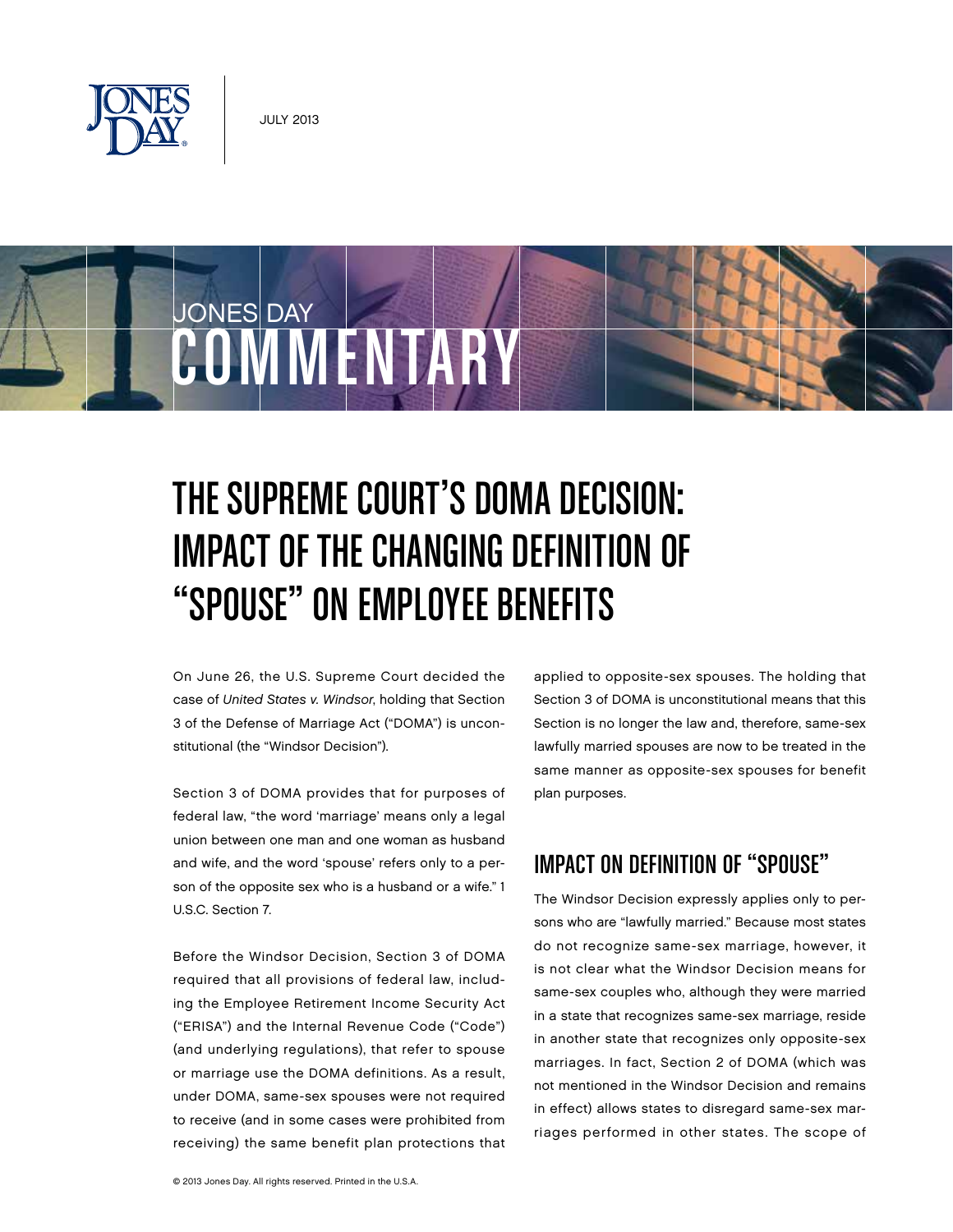same-sex marriages that are "lawful" and covered by the Windsor Decision is therefore not clear.

While it seems apparent that same-sex spouses living in a state that recognizes such marriages are entitled to equality with opposite-sex married couples, a same-sex couple residing in a state that does not recognize their marriage in another state may not be eligible for such equality. Nor is the treatment of state-recognized civil unions (sometimes called domestic partnerships) under the Windsor Decision clear at this point. Whether they are lawful marriages for purposes of the Windsor Decision despite their different designation may depend on the terms of each state's law regarding civil unions. It also may depend upon whether federal agencies choose to step in and define when a same-sex marriage is lawful for federal law purposes. This may be accomplished, for example, by federal regulation that recognizes same-sex marriages for benefits purposes based on the state of marriage celebration, regardless of whether the state of domicile—if different—would recognize such a marriage.

To the extent that same-sex spouses are lawfully married, however, employers need to consider what benefits and protections must be extended to same-sex spouses under their employee benefit plans. The following discussion of benefit plan provisions highlights the issues that affect same-sex spouses who are lawfully married but is not intended to be an exhaustive list.

#### Qualified Retirement Plan Benefits and Issues

Qualified Joint and Survivor Annuity. Defined benefit pension plans and certain defined contribution plans are required to offer retirement benefits to married participants in the form of a qualified joint and survivor annuity ("QJSA") unless the spouse consents to a different form of payment. The QJSA rules protect the spouse by limiting a participant's ability to eliminate a spousal benefit. Prior to the Windsor Decision, neither ERISA nor the Code required that such plans offer a QJSA to same-sex spouses. After the Windsor Decision, same-sex spouses are entitled to all of the protections of the QJSA requirements.

Qualified Pre-Retirement Survivor Annuities. Defined benefit pension plans and certain defined contribution plans are required to offer a qualified pre-retirement survivor annuity ("QPSA") to surviving spouses unless the spouse consents to a waiver of the benefit. The QPSA rules protect the spouse if a participant dies prior to the commencement of retirement benefits. Prior to the Windsor Decision, neither ERISA nor the Code required that such plans offer a QPSA to same-sex spouses. After the Windsor Decision, same-sex spouses are entitled to all of the protections of the QPSA requirements.

Spousal Consent. In order to protect the spouse's right to the QJSA and QPSA, the written consent of a participant's spouse is required in order for certain actions to take place under a retirement plan. For example, the written consent of a spouse is generally required to (i) name a designated beneficiary other than the spouse (under certain defined contribution plans), (ii) waive the qualified annuity form of payments described above, and (iii) use the participant's accrued benefit as security for a loan from the plan. Prior to the Windsor Decision, these spousal consent requirements did not apply to same-sex spouses. After the Windsor Decision, the spousal consent requirements apply to samesex spouses.

Qualified Domestic Relations Order. Qualified retirement plans are required to recognize a spouse's right under a qualified domestic relations order ("QDRO"). A QDRO is a court order that creates a right for certain persons (including spouses) to receive payments or benefits when a plan participant gets a divorce. Prior to the Windsor Decision, a court order that provided retirement benefits to a samesex spouse could not be recognized by a retirement plan. After the Windsor Decision, the QDRO rules apply to samesex spouses.

Required Minimum Distributions. Subject to certain requirements, qualified retirement plans can allow a deceased participant's spouse to defer payment of the plan death benefit until the plan participant would have attained age 70 ½. Prior to the Windsor Decision, same-sex spouses were treated the same as a non-spouse beneficiary, which required them to begin payment within a year of the participant's death and receive any death benefits within five years or over their life expectancy. After the Windsor Decision, the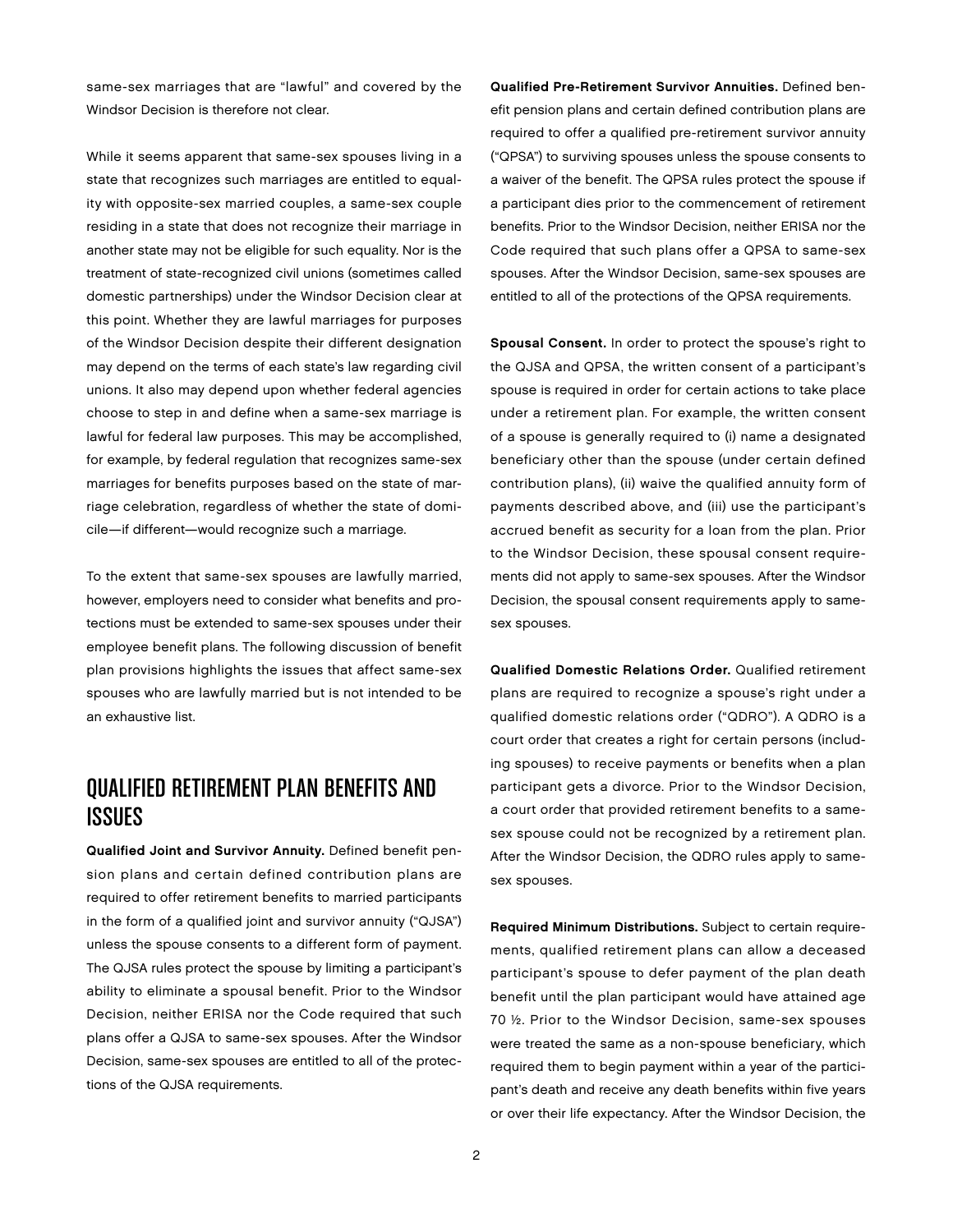spousal required minimum distribution rules apply to samesex spouses.

Rollover Distributions. Qualified retirement plans are required to allow a deceased participant's spouse to roll over an eligible rollover distribution to an eligible retirement plan. Prior to the Windsor Decision, same-sex spouses were precluded from utilizing this rollover feature and were permitted to roll over eligible rollover distributions only to an inherited Individual Retirement Account. After the Windsor Decision, the spousal rollover distribution rules apply to same-sex spouses.

### Health and Welfare Plan Benefits and Issues

Requirement to Offer Coverage. There is no federal law that requires health or welfare benefits to be offered to spouses. Therefore, the Windsor Decision does not necessarily mean that such benefits must be extended. However, state insurance laws and nondiscrimination laws may affect whether or not an employer extends health and welfare benefits to same-sex spouses. The "play or pay" employer mandate requires "large employers" to offer health coverage to full-time employees and the employee's children (but not spouses) or pay a tax penalty starting in 2015 (following the recently announced one-year delay of the effective date). Under proposed regulations, children include stepchildren. Thus, in 2015 there may be a requirement to offer health coverage to the children of a same-sex spouse, but not to the same-sex spouse.

Tax Implications—Employer Premiums. Under the Code, employer-provided health benefits received by employees and their spouses and dependents generally are excluded from the taxable income of the employees. These excluded amounts include the employer's portion of the premiums paid for coverage for the employees and their spouses and dependents. Prior to the Windsor Decision, health benefits provided to a same-sex spouse (who was not the employee's tax dependent) did not qualify for the exclusion from income, and the value of benefits provided to a same-sex spouse were required to be included in the income of the employee. After the Windsor Decision, the value of health benefits provided to a same-sex spouse is excluded from the income of the employee.

Tax Implications—Pre-Tax Benefits. Employee premiums for health benefits for employees and their spouses and dependents generally are permitted to be deducted from an employee's pay on a pre-tax basis through a cafeteria plan. Prior to the Windsor Decision, health plan premiums for coverage for a same-sex spouse (who was not the employee's tax dependent) either had to be deducted on an after-tax basis, or imputed income had to be allocated to the employee equal to the value of such coverage. After the Windsor Decision, health plan premiums for coverage of same-sex spouses may be deducted on a pre-tax basis.

Tax Implications—Spending Account Plans. Health care flexible spending accounts, health reimbursement accounts, and health savings accounts are accounts that can be used to pay out-of-pocket health care expenses incurred by employees and their spouses and dependents. Prior to the Windsor Decision, out-of-pocket expenses incurred by a same-sex spouse (who was not the employee's tax dependent) were not permitted to be paid from such accounts. After the Windsor Decision, out-of-pocket expenses incurred by a same-sex spouse are permitted to be paid from such accounts.

COBRA Continuation Coverage and Notices. Group health plans are required to provide COBRA notices to spouses and to offer COBRA continuation coverage to a participant's spouse upon the occurrence of a qualifying event that results in the spouse losing coverage under a health plan. Prior to the Windsor Decision, group health plans were not required to offer COBRA continuation coverage to same-sex spouses (although some plans voluntarily provided COBRAlike benefits to same-sex spouses and domestic partners). After the Windsor Decision, full COBRA benefits apply to same-sex spouses who are otherwise eligible for coverage under the plan.

Special Enrollment Periods. Group health plans are required to offer special enrollment rights to a participant's spouse under the Health Insurance Portability and Accountability Act ("HIPAA") if the participant gets married and if the health plan allows for spousal coverage. Prior to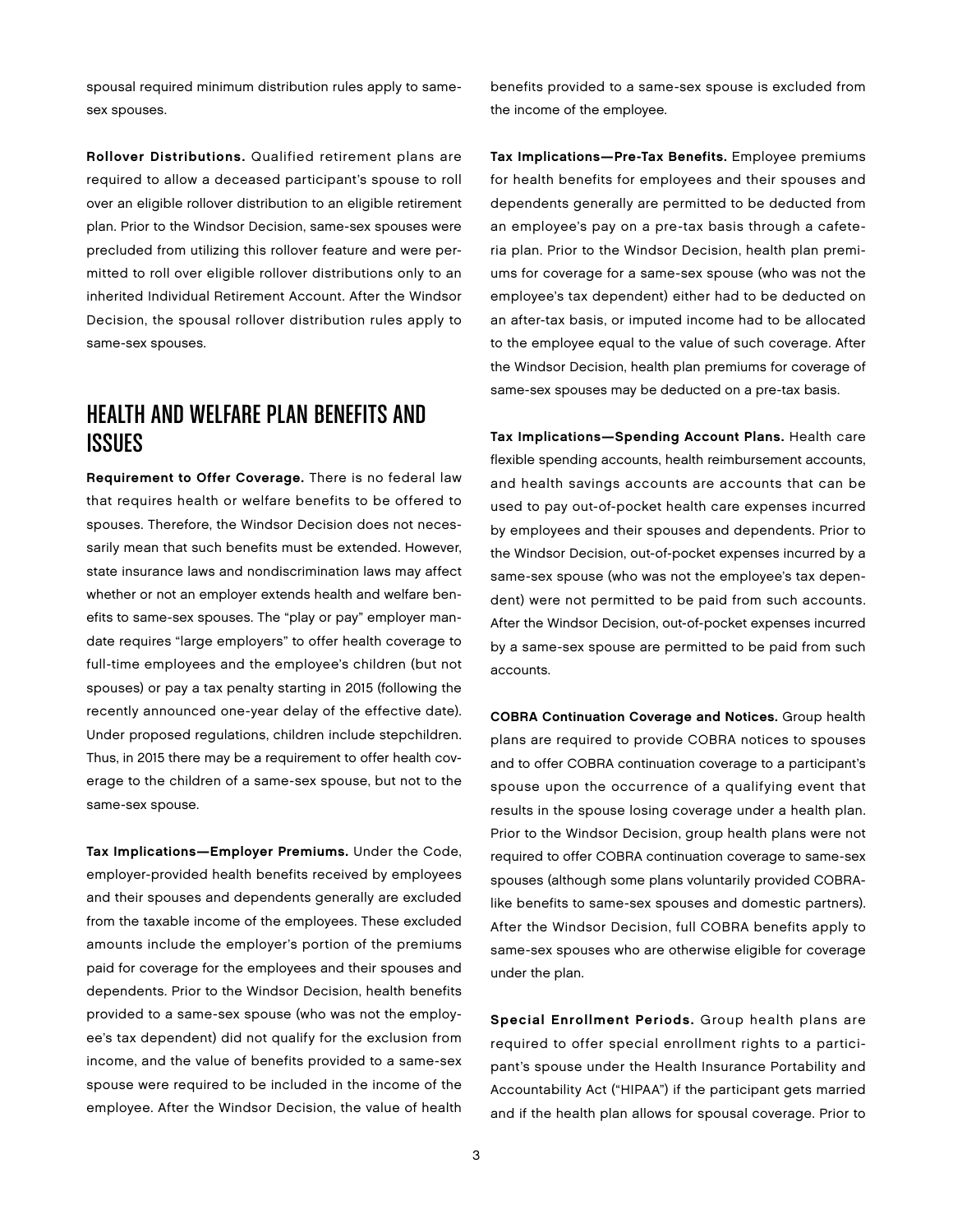the Windsor Decision, group health plans were not required to offer special enrollment rights to same-sex spouses. After the Windsor Decision, same-sex spouses will be entitled to all of the special enrollment provisions of HIPAA if they are otherwise eligible for coverage under the plan.

Cafeteria Plans. Cafeteria plans are required to provide plan participants an opportunity to change their cafeteria plan elections when a participant gets married, dies, divorces, or legally separates from a spouse. Cafeteria plan elections generally are irrevocable during the year, unless there is a "change in status event" such as a change in "legal marital status." Prior to the Windsor Decision, a same-sex spouse was not treated as a spouse under the change in status rules. After the Windsor Decision, events involving a samesex spouse will be change in status events.

## Retroactivity of the Decision

As outlined above, the Windsor Decision has many implications on employee benefit rights going forward. It will have significant additional implications if the decision is given "retroactive" effect, and Jones Day is of the view that the decision is indeed retroactive.

Is the Decision Retroactive? The Supreme Court has made clear that at least in the civil context, full retroactivity of judicial decisions is the rule. See Harper v. Va. Dep't of Taxation, 509 U.S. 86, 97 (1993) ("When this Court applies a rule of federal law to the parties before it, that rule is the controlling interpretation of federal law and must be given full retroactive effect in all cases still open on direct review and as to all events, regardless of whether such events predate or postdate our announcement of the rule"). Consequently, there appears to be no basis for limiting the force of the Windsor Decision, even as to events or determinations involving same-sex spouses who were not parties to the litigation and that predate the decision. This does not mean, however, that every benefit determination, no matter how long ago it was made, is now subject to reexamination. Rather, ordinary doctrines of res judicata, statutes of limitations, and other established legal doctrines will likely limit the degree to which past actions may be subject to legal challenge.

Consequences of Retroactivity. It is reasonable to assume that the Internal Revenue Service and the Department of Labor will provide guidance on the responsibilities of employers in connection with the retroactivity of the Windsor Decision. But until such guidance is provided, we think these practical principles should apply.

- It would appear that employees whose same-sex married spouses were not their tax dependents and whose taxable income was increased by the value of benefits provided to such spouses can file for income tax refunds. The right to apply for refunds can extend to employers that overpaid their share on FICA and FUTA taxes for such employees. But employers do not have to rush to do anything. The next deadline for filing employment tax refund claims to protect open years is next spring for employers who have timely filed their employment tax returns.
- For benefits that already have been paid, and were paid correctly under the law as it then stood, it is highly unlikely that employers have a current legal obligation—whether based on ERISA fiduciary principles or otherwise—to act affirmatively to unwind those payments. Instead, the practical course would be to wait for federal guidance.
- For benefits that have not yet been paid, but for which prior designations have been made that are now in legal jeopardy, a strong communications program should be provided to employees advising them of the Windsor Decision and its impact on those prior designations. (See discussion below.) As an example, assume an employee previously designated a non-spouse beneficiary to receive a pension without consent of his same-sex spouse, despite being married to such spouse at the time. The employer—as plan administrator—may well have a current duty to advise its employees of the legal changes effected by the Windsor Decision so that the prior designation (now potentially defective in light of the Windsor Decision) can be altered.